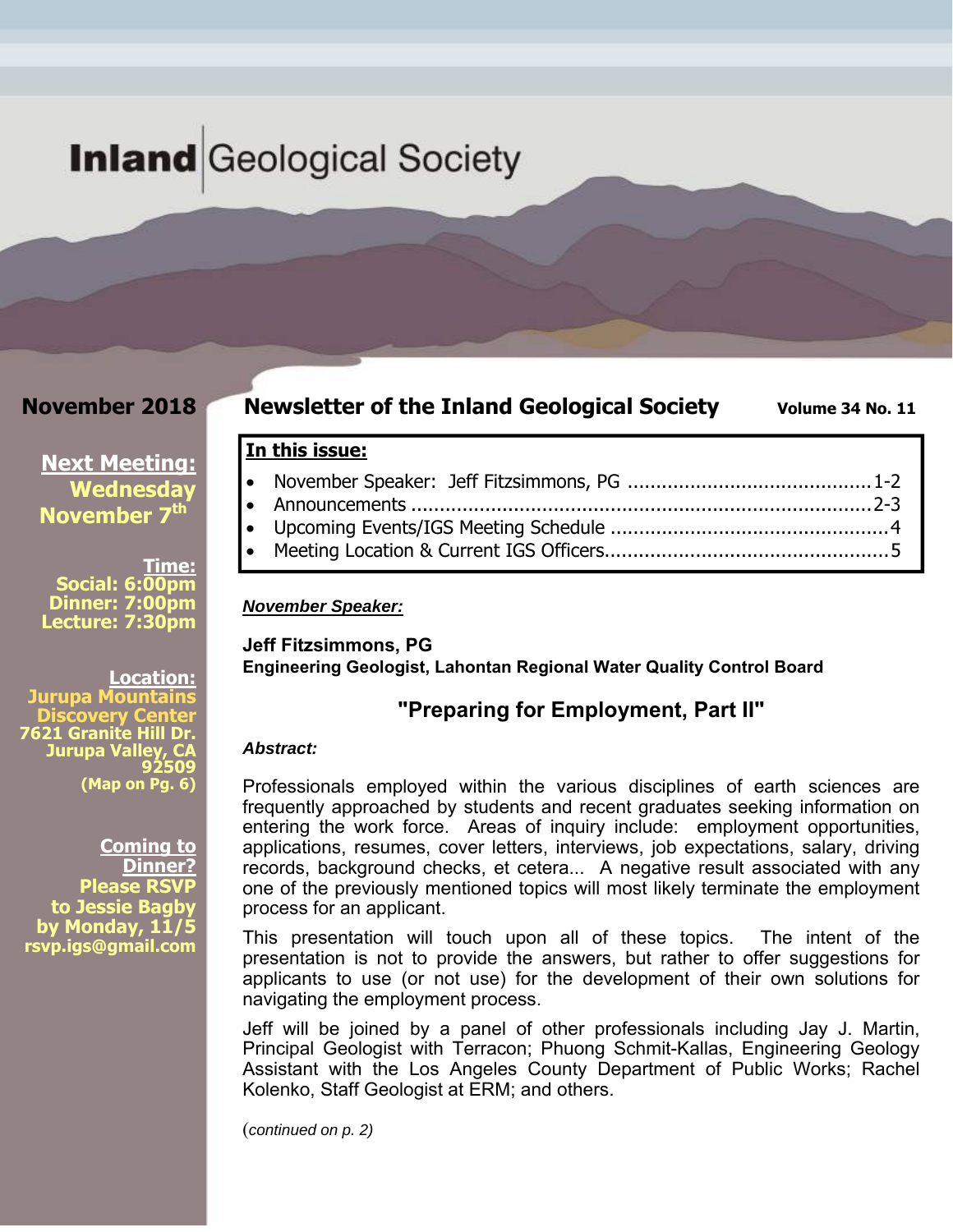#### *Speaker Biography:*

Jeff Fitzsimmons joined the State of California Lahontan Regional Water Quality Control Board as an engineering geologist in 2015, and is assigned to the Land Disposal Unit. Mr. Fitzsimmons began his geotechnical career in 1988 with Triad Geotechnical Consultants. After 8 years with Triad Geotechnical Consultants, he worked at The RMA Group for 4 years prior to his employment with John R. Byerly, Incorporated. During his 15+ years with John R. Byerly, Incorporated, his job titles included soils technician, field engineer, field geologist, staff engineer, staff geologist, and senior staff geologist.

Prior to his career in the geotechnical field, Mr. Fitzsimmons served in the United States Army (1985-1988) and the United States Army Reserve (1988-1992), including receiving a diploma as Combat Medical Specialist (91A10) in 1985 from the United States Army Academy of Health Sciences in San Antonio, Texas.

In addition to serving our country and establishing a career in the geotechnical industry, Mr. Fitzsimmons has spent his personal time furthering his education and promoting the geological sciences. He has completed Associate of Science degrees in Natural Sciences and Fire Technology from Citrus Community College (Glendora, CA) in 1984 and Mt. San Antonio Community College (Walnut, CA) in 1991, respectively. In 2008, Mr. Fitzsimmons graduated from California State University, San Bernardino with a Bachelor of Arts degree in Geology. He has served as Vice President for the Inland Geological Society since 2013 and as Vice Chair-North for the Association of Environmental and Engineering Geologists since 2014.

### **IGS OFFICER POSITIONS OPENING THIS WINTER**

The **IGS President** and **Secretary** board member positions will be open this fall for the election of new officers for 2019. IGS Officer elections will take place in November so that training may take place in December and new officers can begin serving in January. All nominations for the positions of President and Secretary should be submitted to the current Secretary, Jessie Bagby, at rsvp.igs@gmail.com for inclusion on the ballot. Additionally, we will be needing a **newsletter editor**  and **webmaster**. All members, including students, are invited to volunteer or nominate appropriate individuals for these positions.

### Steven Mains of Watermaster Support Services is pleased to announce the completion of the **Spring 2018 Cooperative Well Measuring Program**

This project, which started in the Spring of 1964, lists water level data from wells in

- the Upper Santa Ana Basin
- the San Jacinto Basin
- $\bullet$  the western portion of the White Water River Basin
- and portions of the Santa Margarita Basin

More than 5,000 wells from 80 different reporting agencies are listed, with almost 1,500 new measurements added in this Spring Report. Please contact Steve at (951) 201-6571 or watermains@aol.com for pricing. Your continued support keeps this data gathering project viable.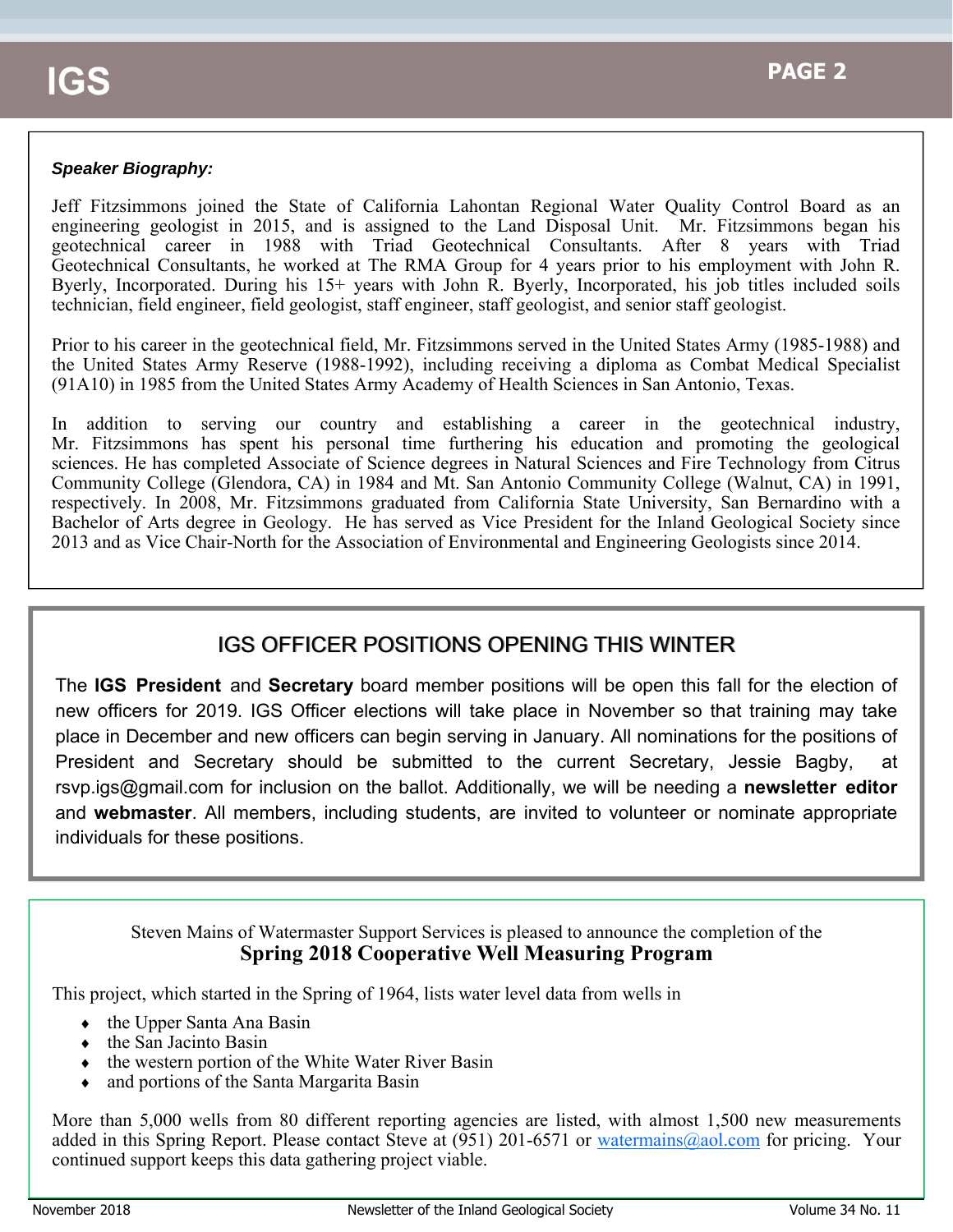### **EMPLOYMENT OPENING**

#### **DEPARTMENT OF GEOLOGICAL SCIENCES CALIFORNIA STATE UNIVERSITY, FULLERTON (CSUF) Tectonophysicist ‐ Tenure‐Track**

The Department of Geological Sciences at CSUF invites applications for a tenure-track Assistant Professorship in the broad field of tectonophysics beginning August 2019. We are seeking an Earth scientist who integrates field and geophysical techniques to investigate tectonic questions, demonstrates a strong commitment to teaching excellence and shows evidence of an existing or developing active, externally funded, student-centered, research program. A Ph.D. in Geological Sciences or related field is required at the time of appointment. We seek scholars who will teach introductory geophysics (bi-annually) and regularly participate in teaching geologic field techniques, summer field camp, upper-division or graduate courses in their area of specialization, as well as general education courses. Preference will be given to candidates who can occasionally teach structural geology. The successful candidate will contribute to the diverse CSUF campus. To apply, please go to: https:// apps.fullerton.edu/facultyrecruitment to view all job listings and select 10499BR to begin the application process. To ensure full consideration, submit all application materials by November 16, 2018.

## Visit the **Jurupa Mountains Discovery Center**

7621 Granite Hill Drive, Jurupa Valley, California 92509 951.685.5818

The Jurupa Mountains Discovery Center hosts the Ruth and Sam Kirkby Earth Science Museum, which houses a unique collection of exhibits including the Crestmore Quarry, fluorescent minerals, Indian artifacts, mining exhibits, petrified wood, sea shells, dinosaur exhibits, fossils, rocks and minerals, and many more.

The onsite Granite Hill Nursery stocks a large variety of cacti and succulents, and the gardens showcase mature and unique species over several acres. A collection of butterfly gardens is under construction as part of ongoing Eagle Scout Service Projects. The Center also provides hands-on educational kits for educators, houses a critter corner in the gift shop, and hosts themed toddler times on Friday afternoons.

The Center is always looking for volunteers to assist in the many on-going activities from light construction work to assisting with tours and programs. This is a worthwhile and fulfilling opportunity for scientifically-minded individuals of all ranks, from students through working professionals to retirees. This service will look great on your resume! Please contact Executive Director Wes Andree at 951/685-5818 or director@jmdc.org for further details.

*Visit the website at https://jmdc.org to learn more about the Jurupa Mountains Discovery Center!*



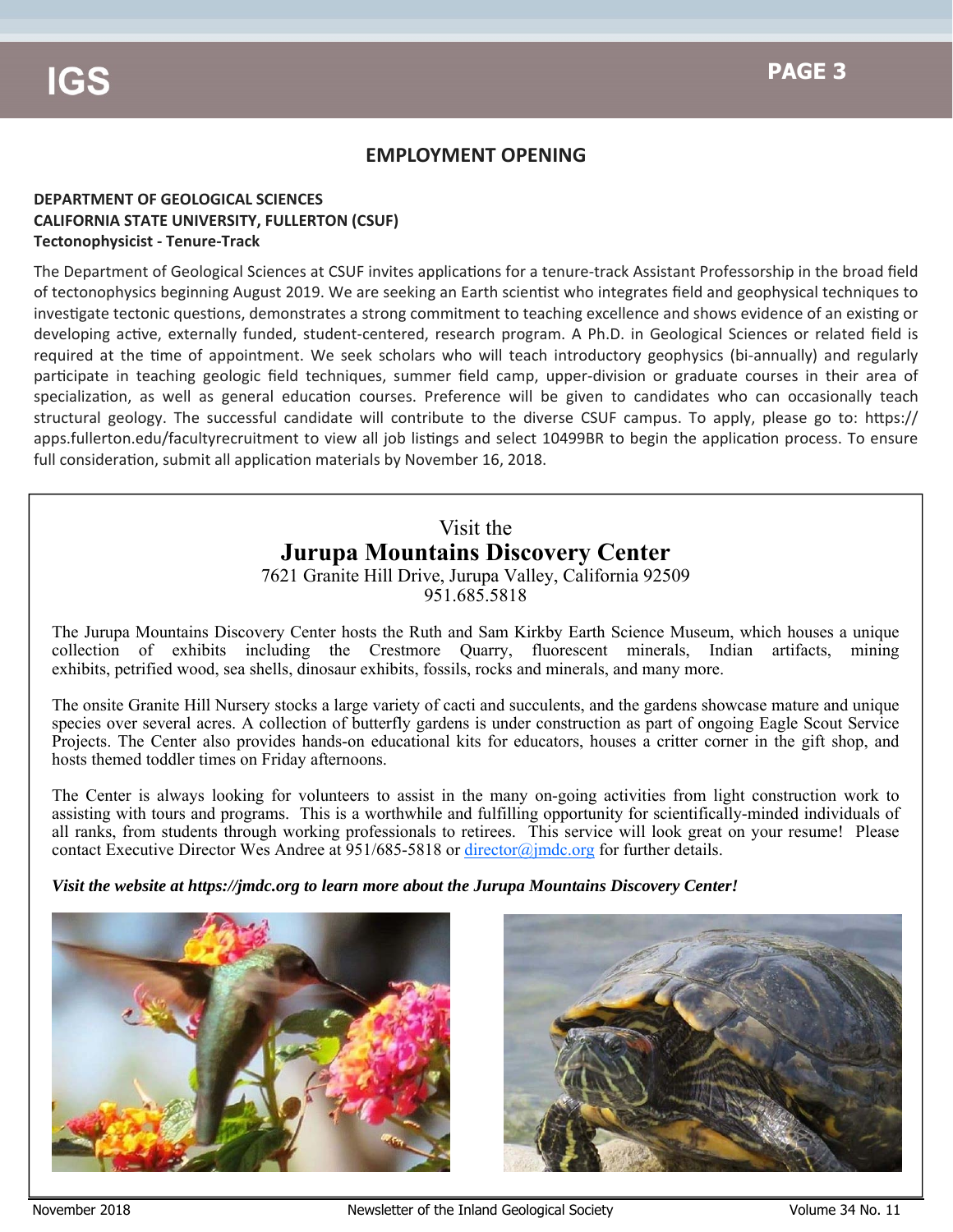# **Upcoming Meetings/Events**

### **Inland Geological Society**

The Inland Geological Society typically meets the first Wednesday or Thursday of each month. The December meeting has not been announced yet. For more information, visit our website at www.inlandgeo.org.

#### **South Coast Geological Society**



Monthly dinner meetings are typically the first Monday of each month. The November meeting will be the 24th Annual Poster Session, held on Monday, November 5th, from 7-10 pm, at Dave & Buster's in Orange, CA.

For more information, visit the association website at www.southcoastgeo.org.

### **AEG—Southern California Chapter**



The AEG — Southern California Chapter typically meets the second Wednesday of each month at Victorio's Ristorante in North Hollywood. The November meeting has not been announced yet. For more information, visit the association website at

www.aegsc.org.

#### **AEG—Inland Empire Chapter**



The AEG — Inland Empire Chapter typically meets the third Wednesday of each month at Pinnacle Peak Steakhouse, 2533 S. La Cadena Drive, Colton. The November meeting has not been announced yet. For more information, visit the

association website at www.aegsc.org/chapters/ inlandempire.

#### **Rock & Gem Shows—various locations**

Various rock and mineral shows will be held throughout southern California. To find one near you, visit www.rockngem.com, then select the Show Dates tab.

### **San Diego Association of Geologists**



Meetings are usually held the third Wednesday evening of each month. Student Presentations are scheduled for the November meeting. For more information, visit the association website at www.sandiegogeologists.org.

#### **Los Angeles Basin Geological Society**



Monthly lunch meetings are typically the 4th Thursday of each month from 11:30 am to 1:00 pm at the Willow Street Conference Center, 4101 E. Willow Street, Long Beach. The November meeting has not been announced

yet. For more information, visit the association website at www.labgs.org.

# **IGS Has a Facebook Page!**

Check us out at https://www.facebook.com/ groups/994947540677585/.

Request to join and post comments online.

For additional assistance, contact Margaret Gooding at mgooding@roadrunner.com.